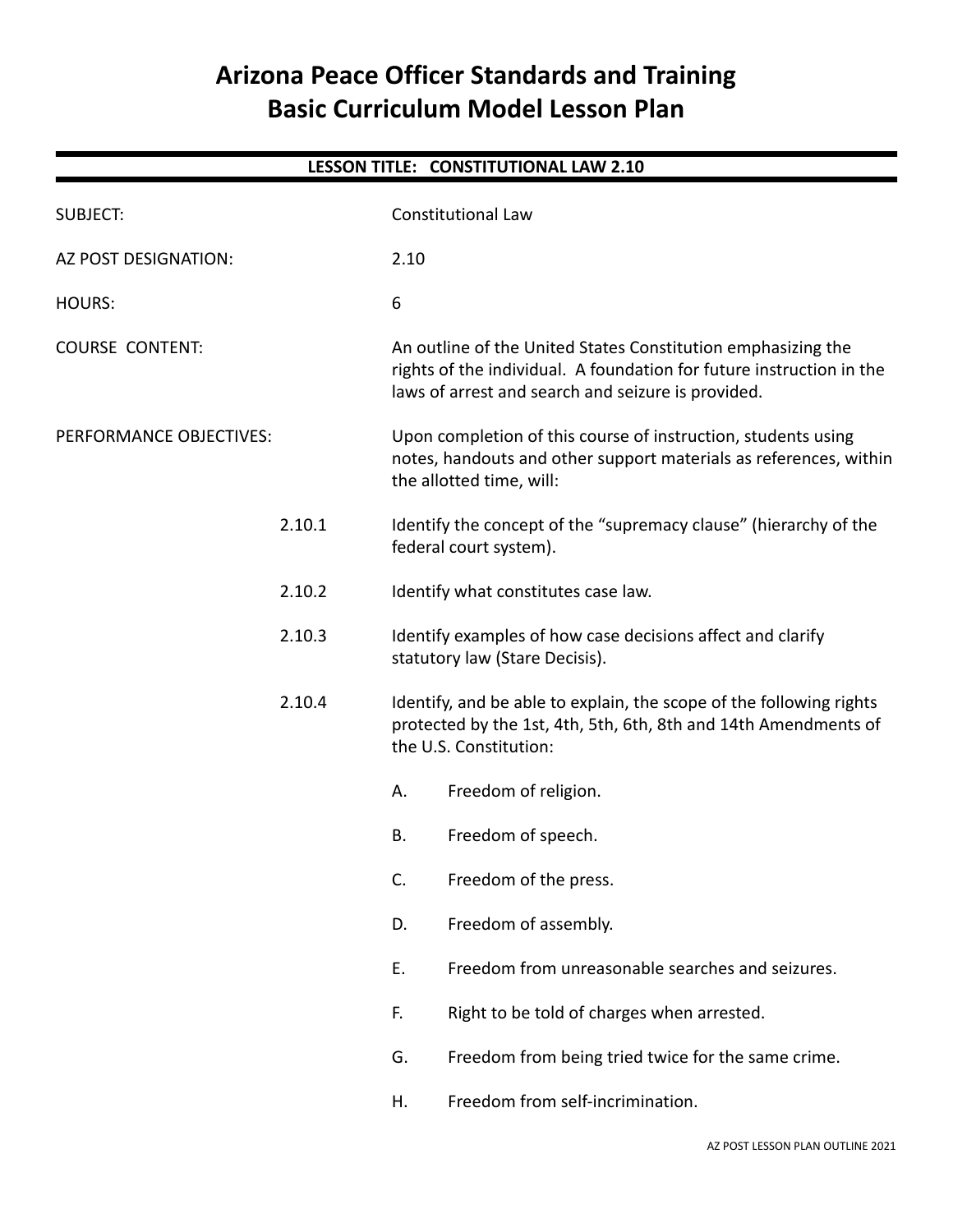- I. Right to due process before being deprived of life, liberty or property.
- J. Right to a speedy trial.
- K. Right to a public trial by an impartial jury.
- L. Right to confront witnesses.
- M. Right to subpoena witnesses.
- N. Right to counsel.
- O. Freedom from excessive bail.
- P. Freedom from cruel and unusual punishments.
- Q. Right to equal protection of the laws.
- 2.10.5 Identify the following types of information that should generally be provided to crime victims:
	- A. Existence of the Victim's Compensation Program.
	- B. Availability and nature of local victim/witness services.
	- C. Means of accessing police reports.
	- D. Case follow-up procedures and responsibilities.
	- E. All provisions of A.R.S. §§13-4405 and 13-4406.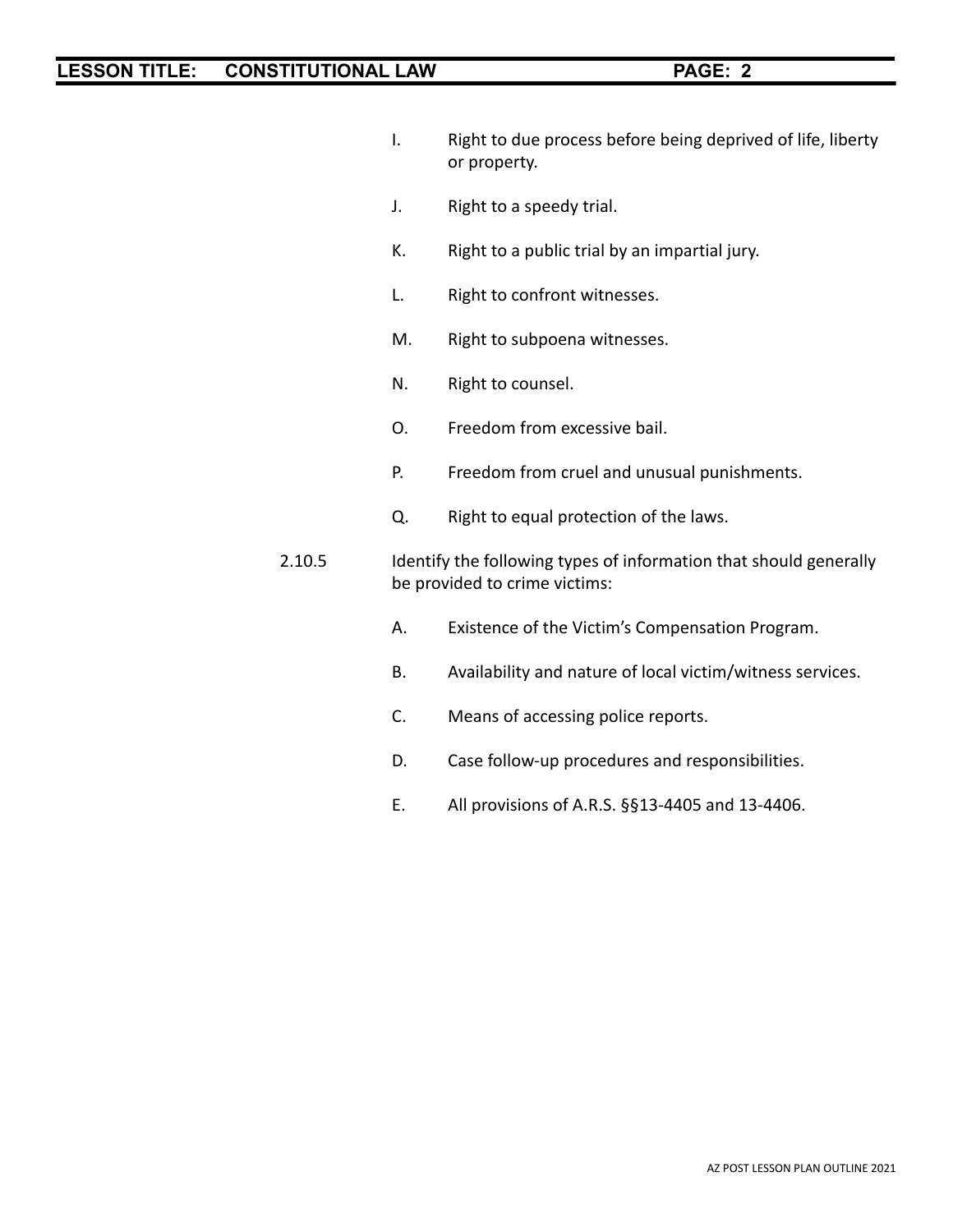| DATE FIRST PREPARED:             | January 2001                                             |                     |
|----------------------------------|----------------------------------------------------------|---------------------|
| <b>PREPARED BY:</b>              | <b>SME Committee</b>                                     |                     |
| <b>REVIEWED - REVISED:</b>       | <b>SME Committee</b>                                     | DATE: April 2002    |
| <b>REVIEWED - REVISED:</b>       | <b>SME Committee</b>                                     | DATE: April 2006    |
| <b>REVIEWED - REVISED:</b>       | Lt. Dave Kelly, ALEA (Typo's) DATE: August 2009          |                     |
| <b>REVIEWED - REVISED:</b>       | <b>SME Committee</b>                                     | DATE: November 2011 |
| <b>REVIEWED - REVISED:</b>       | <b>SME Committee</b>                                     | DATE: August 2017   |
| <b>REVIEWED - REVISED:</b>       | <b>SME Committee</b>                                     | DATE: August 2019   |
| <b>REVIEWED - REVISED:</b>       | <b>SME Committee</b>                                     | DATE: October 2020  |
| <b>REVIEWED - REVISED:</b>       | AZPOST (DocX)                                            | DATE: January 2020  |
| REVIEWED - REVISED:              |                                                          | DATE:               |
| REVIEWED - REVISED:              |                                                          | DATE:               |
| REVIEWED - REVISED:              |                                                          | DATE:               |
| AZ POST - APPROVAL:              | Steven Enteman                                           | DATE: August 2019   |
| AZ POST - APPROVAL:              | Mandy Faust                                              | DATE: February 2021 |
| AZ POST - APPROVAL:              | Lori Wait                                                | DATE: January 2022  |
| <b>INSTRUCTOR REFERENCES:</b>    |                                                          |                     |
| <b>CLASS LEVEL:</b>              | Student                                                  |                     |
| <b>TRAINING AIDS:</b>            | http://www.azleg.gov/ArizonaRevisedStatutes.asp          |                     |
| <b>INSTRUCTIONAL STRATEGY:</b>   | Interactive lecture and class discussion.                |                     |
| <b>SUCCESS CRITERIA:</b>         | 70% or higher on a written, multiple-choice examination. |                     |
| <b>COMPUTER FILE NAME:</b>       | 2.10 Constitutional Law                                  |                     |
| DATE RELEASED TO THE SHARE FILE: | May 27, 2022                                             |                     |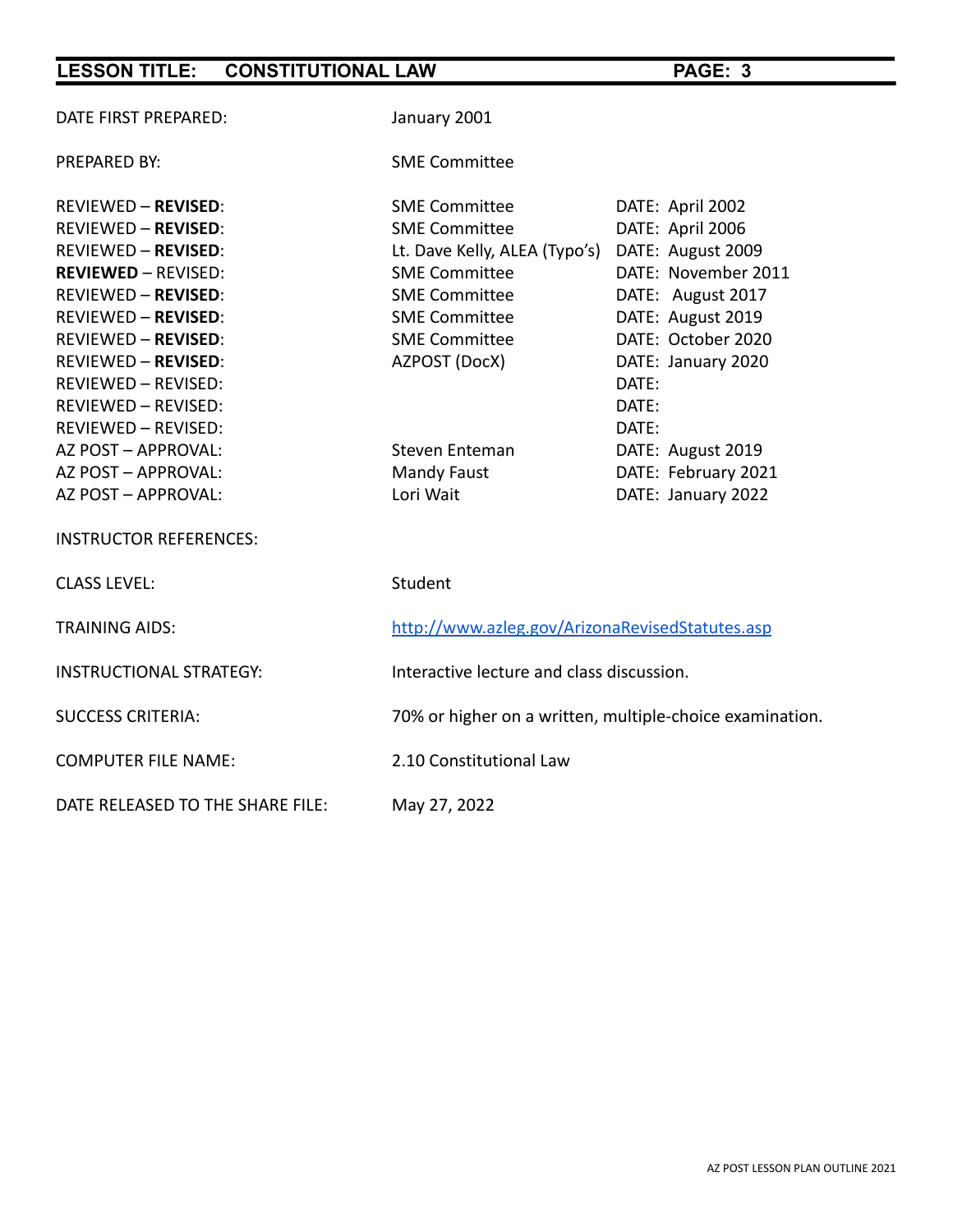#### **I. INTRODUCTION**

- A. Instructor (self) introduction.
- B. Preview of performance objectives.

#### **II. SOURCES OF LAW**

- A. "Natural law" the philosophy that all persons have certain inalienable rights, with which they are born.
- B. "Common law" the body of law that developed throughout history in the countries and cultures of Anglo-Saxon peoples, primarily England.
- C. "Case law" a part of the common law. **P. O. 2.10.2**

- 1. It is the interpretation of laws and the application of those laws to the facts, as decided by the courts in individual cases.
- 2. The principles determined by the courts establish precedent and are followed by subsequent courts in deciding similar issues.
- D. Constitutional law the fundamental law of a nation or state which establishes the character, form and structure of its government and provides and limits the power and authority of that government.
- E. Statutory law acts adopted by local, state or federal legislative bodies.
- F. Judicial decisions (case law) may have a significant effect on statutory law. For example:

#### **P. O. 2.10.3**

- 1. In many states, including Arizona, there are statutes that allow a peace officer to use deadly force to prevent the escape of a person fleeing from felony arrest.
- 2. The United States Supreme Court, in Tennessee v. Garner determined that such statutes violated the 4th Amendment and that deadly force was properly used only when the suspect poses a threat of serious physical harm either to the officer or to others. (Tennessee v. Garner, 471 u.s. 1 (1985)
- 3. Both Arizona and the United States have statutes that are an attempt to overrule the Supreme Court's decision in Miranda. In Dickerson v. U.S. (2000), the Supreme Court reaffirmed that Miranda has a constitutional basis and cannot be overruled by statute.
- 4. A city ordinance making it a crime for people to gather on the sidewalks and behave in such a way that annoys passersby, was struck down as unconstitutional because it was vague and an excessive intrusion on free assembly and free association. (Coates v. Cincinnati, 402 U.S. 611 (1971).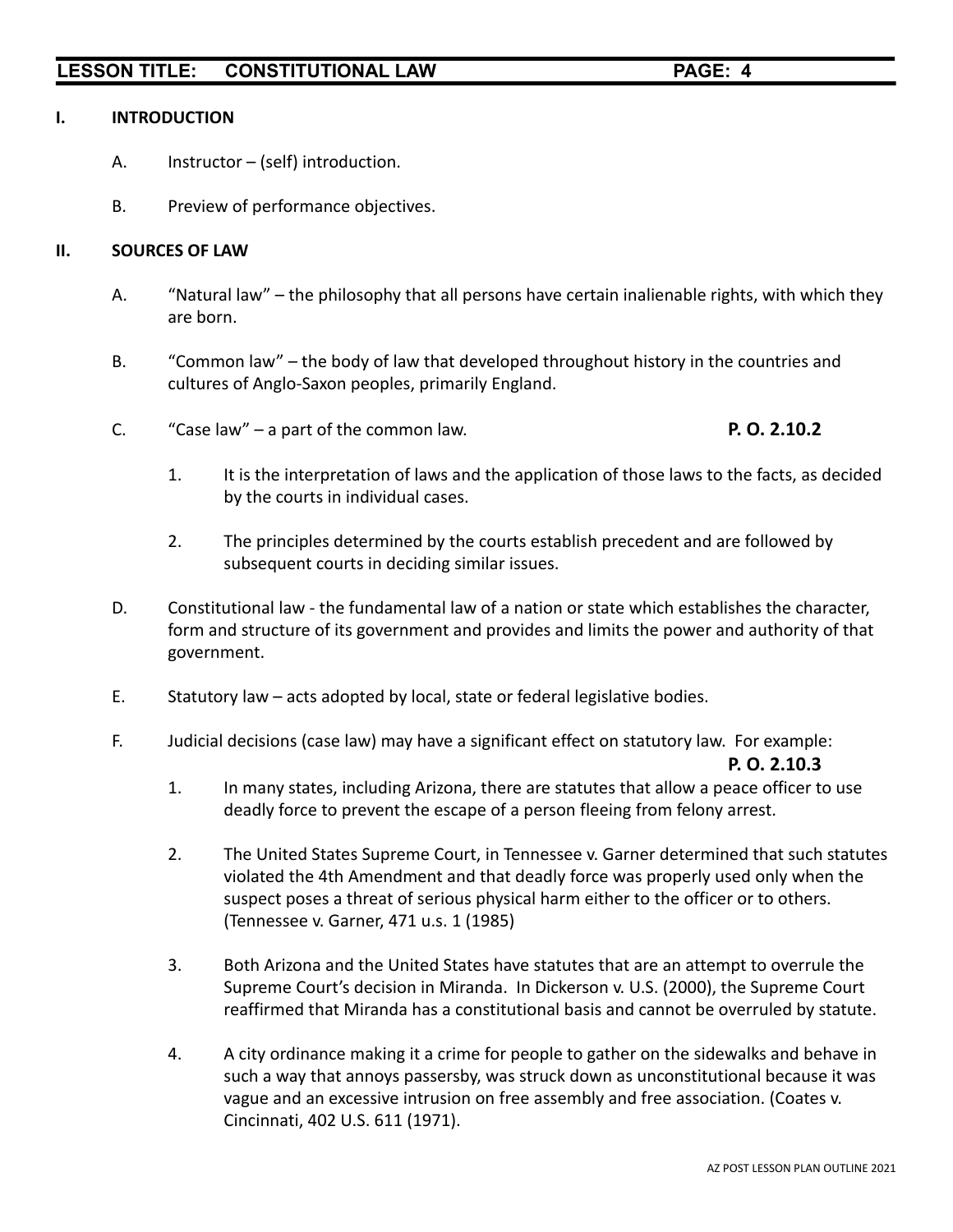- **III. OVERVIEW OF THE U.S. CONSTITUTION** (Briefly discuss the Constitution and its structure.)
	- A. Article I Legislative Power (Congress).
		- 1. Congress consists of:
			- a. House of Representatives.
			- b. Senate.
		- 2. Congressional powers include:
			- a. Making all federal laws.
			- b. Establishing and maintaining courts.
			- c. Taxing.
			- d. Coining money.
	- B. Article II Executive Power (President). *INSTRUCTOR NOTE: Law Enforcement officers are a part of the executive role, seeking to make the rules work.*
		- 1. Presidential term of office.
		- 2. President's powers include:
			- a. Appointing Supreme Court judges and other federal judges and ambassadors (subject to Senate confirmation).
			- b. Power to pardon.
			- c. Commander-in-chief of the armed forces.
			- d. Power to make treaties.
	- C. Article III Judicial Power.
		- 1. The Constitution creates one (1) Supreme Court and other inferior courts as Congress chooses.
		- 2. Judicial tenure is a life of good behavior.
		- 3. The Supreme Court renders the final opinion on questions regarding the interpretation of the U.S. Constitution.
	- D. Article IV Interstate Relations full faith and credit.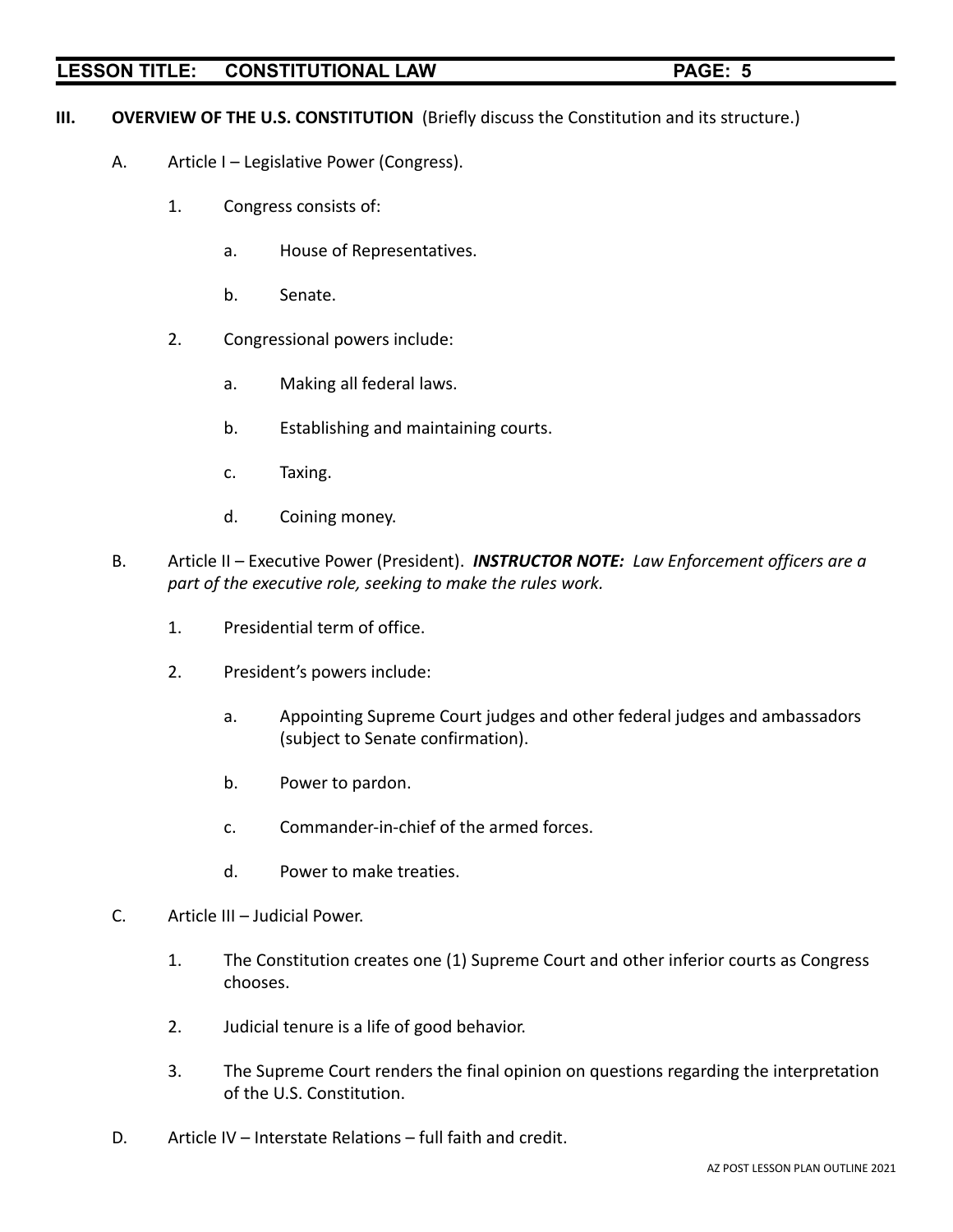- E. Article V Amending Power.
- F. Article VI Supremacy Clause. **P. O. 2.10.1**
	- 1. This clause in the Constitution provides that the Constitution, treaties and laws of the U.S. shall be the supreme law of the land.
- G. Article VII Ratification of the Constitution. *INSTRUCTOR NOTE: The Constitution is a balance of individual rights versus society rights.*
- H. First 10 Amendments Bill of Rights.
	- 1. History to secure passage of the Constitution and provide safeguards against the federal government. (i.e. Taliban, Singapore will cane people for criminal damage.)
	- 2. Review.
		- a. Amendment 1:

| i.   | Freedom of religion.  | P. O. 2.10.4A |
|------|-----------------------|---------------|
| ii.  | Freedom of speech.    | P. O. 2.10.4B |
| iii. | Freedom of the press. | P. O. 2.10.4C |
| iv.  | Right to assemble.    | P. O. 2.10.4D |
|      |                       |               |

- b. Amendment 2 right to bear arms.
	- i. The 2nd Amendment has been interpreted as assuring the states of their right to maintain a militia.
- c. Amendment 3 quartering of soldiers.
- d. Amendment 4:
	- i. No unreasonable search and seizure. **P. O. 2.10.4F**
	- ii. Search warrant requirement.
- e. Amendment 5:
	- i. No double jeopardy. **P. O. 2.10.4H**
	- ii. No self-incrimination. **P. O. 2.10.4I**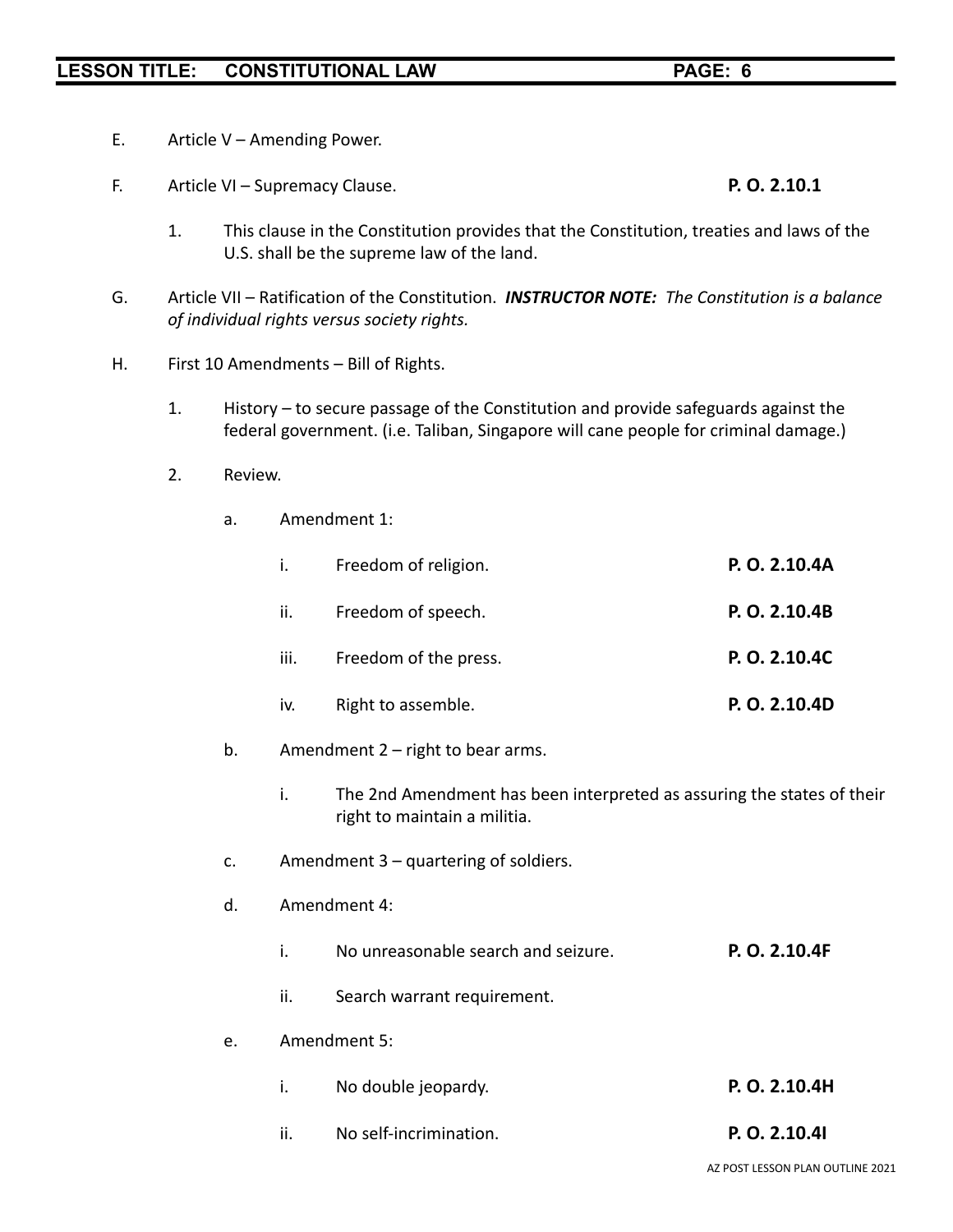|     |    |    |                                                              | iii. | Due process clause.                                                                                             | P. O. 2.10.4J |
|-----|----|----|--------------------------------------------------------------|------|-----------------------------------------------------------------------------------------------------------------|---------------|
|     |    |    |                                                              | iv.  | Just compensation clause.                                                                                       |               |
|     |    |    | f.                                                           |      | Amendment 6:                                                                                                    |               |
|     |    |    |                                                              | i.   | Right to a speedy trial.                                                                                        | P.O. 2.10.4K  |
|     |    |    |                                                              | ii.  | Public trial by impartial jury.                                                                                 | P. O. 2.10.4L |
|     |    |    |                                                              | iii. | Right to confront witnesses.                                                                                    | P.O. 2.10.4M  |
|     |    |    |                                                              | iv.  | Right to be informed of charges when arrested.                                                                  | P.O. 2.10.4G  |
|     |    |    |                                                              | V.   | Right to compulsory process.                                                                                    | P.O. 2.10.4N  |
|     |    |    |                                                              | vi.  | Right to counsel.                                                                                               | P.O. 2.10.40  |
|     |    |    | g.                                                           |      | Amendment 7 – trial by jury in federal civil suits. (This applies only to federal<br>courts, not state courts.) |               |
|     |    |    | h.                                                           |      | Amendment 8:                                                                                                    |               |
|     |    |    |                                                              | i.   | No excessive bail.                                                                                              | P.O. 2.10.4P  |
|     |    |    |                                                              | ii.  | No cruel and unusual punishment.                                                                                | P.O. 2.10.4Q  |
|     |    |    | i.                                                           |      | Amendment 9 - rights retained by the people.                                                                    |               |
|     |    |    | j.                                                           |      | Amendment 10 – states' rights.                                                                                  |               |
|     | I. |    | Balance of powers - short discussion of checks and balances: |      |                                                                                                                 |               |
|     |    | 1. |                                                              |      | Congress approves the budget and jurisdiction of the courts.                                                    |               |
|     |    | 2. |                                                              |      | The President nominates judges and has veto power.                                                              |               |
|     |    | 3. |                                                              |      | Court reviews actions of legislative and executive branches.                                                    |               |
| IV. |    |    |                                                              |      | <b>FREEDOM OF RELIGION (1ST AMENDMENT)</b>                                                                      | P. O. 2.10.4A |
|     | А. |    |                                                              |      | Found in the 1st Amendment:                                                                                     |               |
|     |    |    |                                                              |      |                                                                                                                 |               |

1. Protects both the right to the religion of one's choice and the right to be free from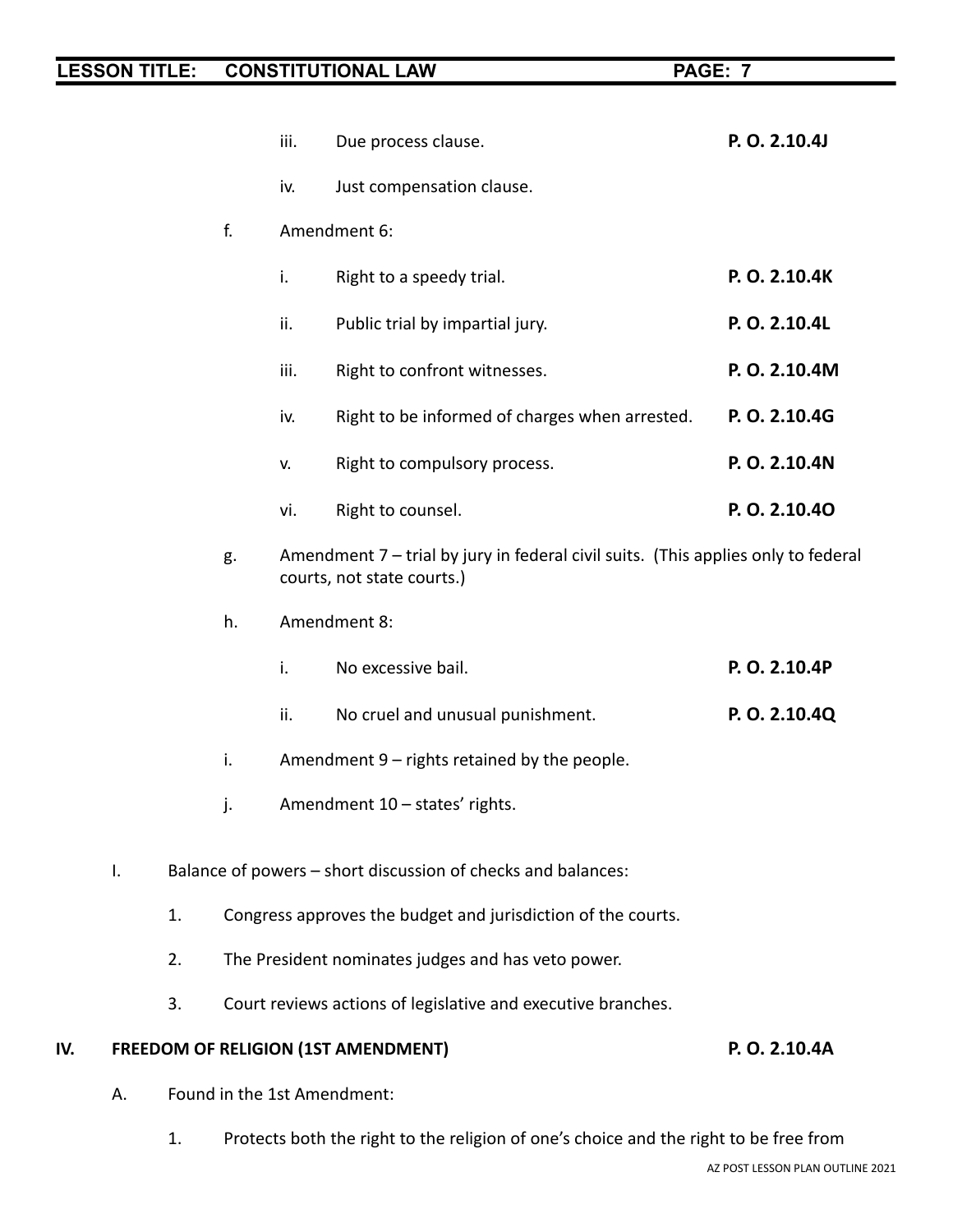religion. *INSTRUCTOR NOTE: Wallace v. Jaffree, 469 U.S. 1102 (1967). ( State law mandated a moment of silence in schools is intended to promote prayer and therefore, violates the 1st Amendment.)*

- 2. This Amendment has been interpreted as acting to separate church and state.
- B. "Establishment clause" and "free exercise" clause:
	- 1. The state may neither establish a religion (no "state" religion), *INSTRUCTOR NOTE: Wisconsin v. Yoder 406 U.S. 205 (1972) (Amish parents cannot be prosecuted for refusing to send their children to state school past 8th grade.)*
	- 2. Nor may it interfere with the free exercise of religion.

#### **V. FREEDOM OF SPEECH (1ST AMENDMENT) P. O. 2.10.4B**

- A. Not an absolute right; examples of unprotected speech include:
	- 1. Libel and slander truth is defense.
	- 2. Obscene speech. ( Ashcroft v. ACLU & FLCU 535 U.S. 564 Pacifica Foundation)
		- a. 3 part test
		- b. Decisions should be made with a prosecutor. (George Carlin "7 Dirty words")
	- 3. Fighting words. ( Wisconsin v. Mitchell 508 U.S. 476 and Chaplinsky v. New Hampshire 315 U.S. 568)
		- a. A person can be prosecuted for yelling "fire" in a crowded theater, or
		- b. For telling people at a demonstration, "Go get your guns, we're gonna kill those traitors."
	- 4. Dangerous speech.
		- a. Chambers v. Florida 309 U.S. 227, Bridges v. State of California 314 U.S. 252 R.A.V. v. City of St. Paul, MN 505 U.S. 377
	- 5. Speech plus refers to situations in which a person's conduct is expressive and intended to communicate an idea. *INSTRUCTOR NOTE: A person cannot be prosecuted for burning an American flag in protest or for telling people at a demonstration that, "if it were up to me, those traitors would be executed."*
		- a. Burning a flag or carrying a picket sign. *INSTRUCTOR NOTE: If considering an arrest for speech, ask yourself, if you would still arrest the person(s) if they said "I love the police". If so, arrest is likely legal ( i.e. time, place, manner.* (ARS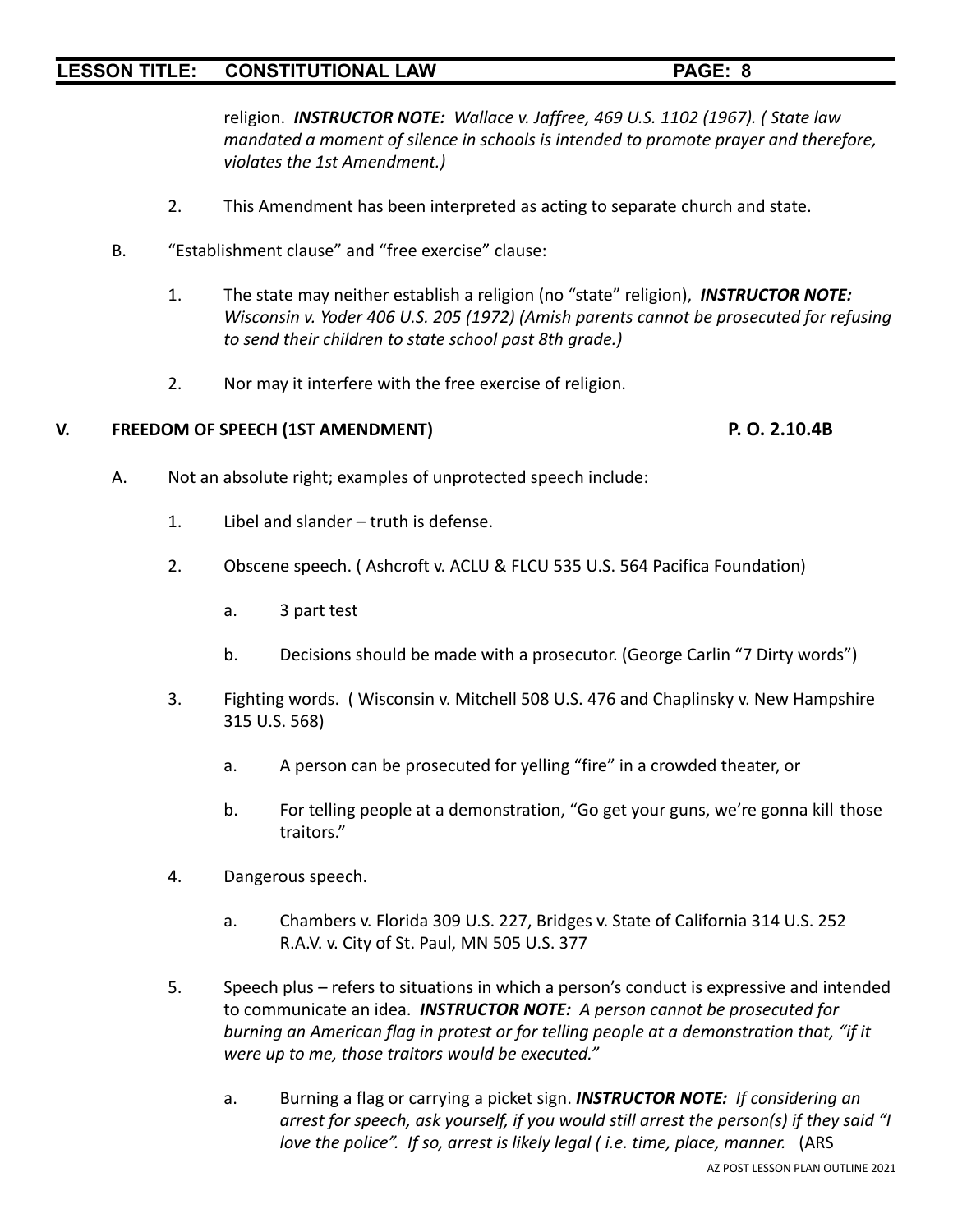13-1707 & 13-1708)( ARS 13-1708 constitutionality of it is questionable.)

- b. Residential picketing. (Carey v. Brown 447 U.S. 455, Frisby v. Schultz 487 U.S. 474, St v. Baldwin 184 Ariz. 267)
- c. Such "speech" is also protected.
- B. The regulation must be both specific and narrowly tailored to the interests of the governmental entity that is trying to regulate the speech.

## **VI. FREEDOM OF THE PRESS (1ST AMENDMENT) P. O. 2.10.4C**

- A. This phrase is read along with the freedom of speech as a single guarantee.
- B. The press enjoys no privileges beyond those enjoyed by a private person.

## **VII. FREEDOM OF ASSEMBLY (1ST AMENDMENT) P. O. 2.10.4D**

- A. This right guarantees the right to assemble in a public forum to petition the government.
- B. This right applies only to public forums, not private property. Generally, the government cannot bar public access to places which were historically available for expressive activities, such as parks, sidewalks and streets.
- C. The government may regulate the time, place and manner of the assembly, so long as the laws or regulations are applied in a manner that is content-neutral, narrowly serve a significant government interest and leave open alternative forms of communication.
- D. Denying the right to hold a demonstration in the middle of a busy street at rush hour would be an acceptable time, place and manner restriction.

## **VIII. FREEDOM FROM UNREASONABLE SEARCHES AND SEIZURES (4TH AMENDMENT)**

## **P. O. 2.10.4F**

- A. Applies only to those places in which a person has a reasonable expectation of privacy.
- B. Applies only to searches and seizures, not to consensual encounters. Therefore, a police officer may simply stop to chat with someone without raising any 4th Amendment issues. Similarly, a dog may sniff the air without that sniff being considered a 4th Amendment search. ( Katz v. United States, 389 U. S. 347 (1967), Terry v. Ohio, 392 U.S. 1 (1968).
- C. Applies only to state actors people acting on behalf of the government. Does not apply to private citizens.
- D. If a state actor violates the 4th Amendment, the evidence revealed by the search and/or the things seized may be suppressed by the court. Suppression means that the evidence cannot be used in the government's case in chief. This is known as the exclusionary rule.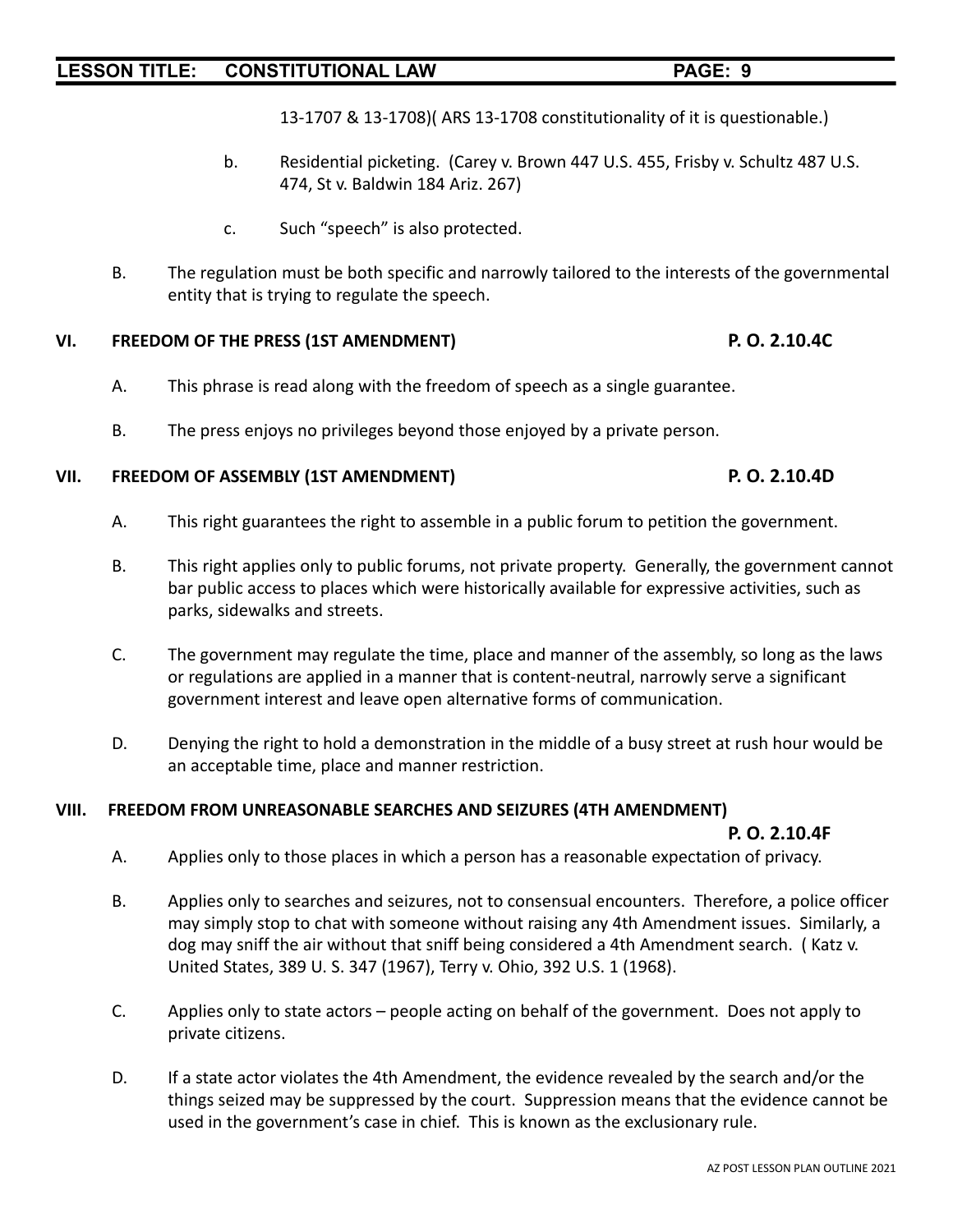- 
- E. Rule #1 if there is doubt about whether to get a warrant, get one. ( ARS 13-3911 through 13-3925)
- F. Follow the statutory process to get the warrant.
- G. Exceptions to the warrant requirement:
	- 1. Consent.
	- 2. Incident to arrest.
	- 3. Plain view (not a search).
	- 4. Inventory (not a search).
	- 5. Open fields/curtilage (not a search).
	- 6. Vehicles.
	- 7. Exigent/emergency circumstances.
	- 8. Abandoned property (not a search).
- E. Seizures a seizure occurs whenever a police officer interferes with a person's right to go on about their business. ( Terry v. Ohio, 392 U.S. 1 (1968)
	- 1. Consensual contact: An officer may have a consensual contact with a person without implicating the 4th Amendment. The person is free to leave.
	- 2. Stop/temporary detention: An officer must have reasonable suspicion that criminal activity has occurred, or reasonable suspicion of a traffic violation, and that the person stopped is involved in that offense before stopping or detaining a person. ( State v. stricklin, 191 Ariz. 245 (App 1997)
	- 3. Arrest: An officer must have probable cause before arresting a person.
	- 4. Pat-down/frisk: An officer may pat a lawfully detained person down only if the officer has reasonable suspicion that the person is presently armed and dangerous. ( Terry v. Ohio, 392 U.S. 1 (1968), State v. Serna, 235 Ariz. 270 (2914)

## **IX. RIGHT TO BE TOLD OF CHARGES WHEN ARRESTED (6TH AMENDMENT) P. O. 2.10.4G**

## **X. FREEDOM FROM BEING TRIED TWICE FOR THE SAME CRIME (5TH AMENDMENT)**

**P. O. 2.10.4H**

A. The 5th Amendment provides that no person shall be tried twice for the same crime. (ARS 13-3887 and 13-3888)( Include the Dual Sovereignty Doctrine, Gamble v. United States 139 S. Ct 1960 (2019)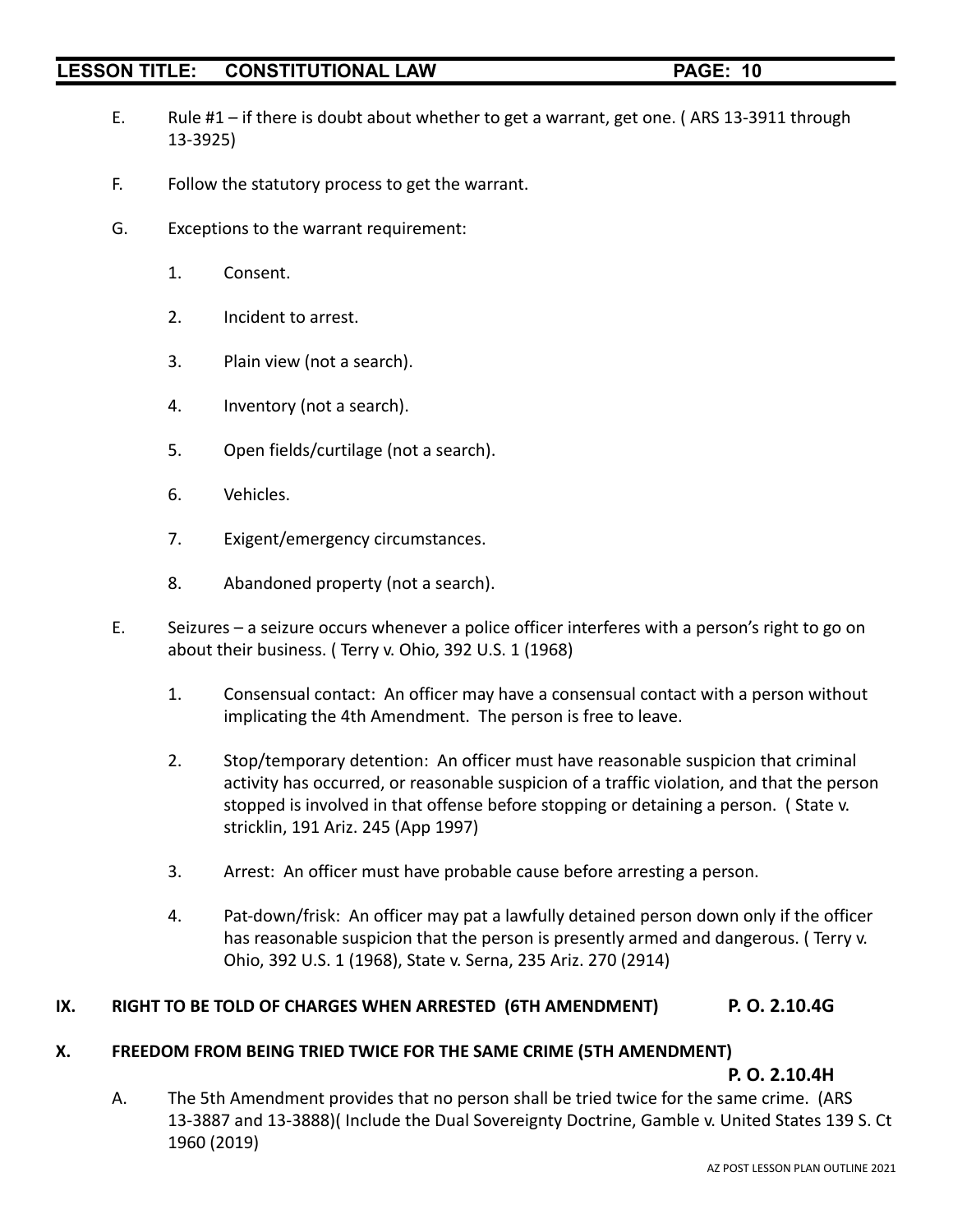B. The common name for this constitutional principle is "double jeopardy."

## **XI. FREEDOM FROM SELF-INCRIMINATION (5TH AND 6TH AMENDMENTS) P. O. 2.10.4I**

- A. Basic legal principle is that no person may be compelled, or required, to testify against himself/herself. ( Miranda v. Arizona, 384 U.S. 436 (1966)
- B. An in-custody confession from an individual may be introduced at trial only if the state can prove that the confession was voluntarily given and if the defendant was properly given Miranda rights. ( The instructor may wish to briefly discuss the warnings themselves.)

## C. Miranda:

- 1. Warnings must be given when a person is in custody AND being interrogated.
- 2. A person is in custody when they are not free to leave.
- 3. A person is being interrogated when the person is asked or questioned, or when statements or actions intending to elicit information related to the criminal investigation from the suspect are made or done. (Brewer v. Williams, 97 S. Ct 1232 (1977)
- 4. Failure to give proper Miranda warnings will result in the confession being ruled inadmissible in the state's case in chief.
- 5. There are some exceptions to Miranda. For example, there is an exception for emergency or public safety needs. Questions, such as, "Is anyone hurt?" or "Where is the gun?" are asked when officers are first responding to the emergency may be found to be allowable without Miranda. ( New York v. Quarles, 467 U.S. 649 (1984)

#### **XII. RIGHT TO DUE PROCESS BEFORE BEING DEPRIVED OF LIFE, LIBERTY OR PROPERTY**

**P. O. 2.10.4J**

- A. Found in the 5th and 14th Amendments to the Constitution.
- B. Essentially means that each person is entitled to notice and an opportunity to be heard, before being deprived of life, liberty or property.
- C. Due process in criminal cases means that a person is entitled to receive notice of the charges against the person (indictment or complaint) and an opportunity to be heard (trial).
- D. The right to due process exists anytime the government seeks to take a significant right or property from a citizen.
	- 1. (E.g., if the government wishes to stop paying a disabled person Social Security Supplemental Income Allowance because the government believes the person is no longer disabled, the person is entitled to notice of the proposed action and a hearing on whether the payments should be stopped.)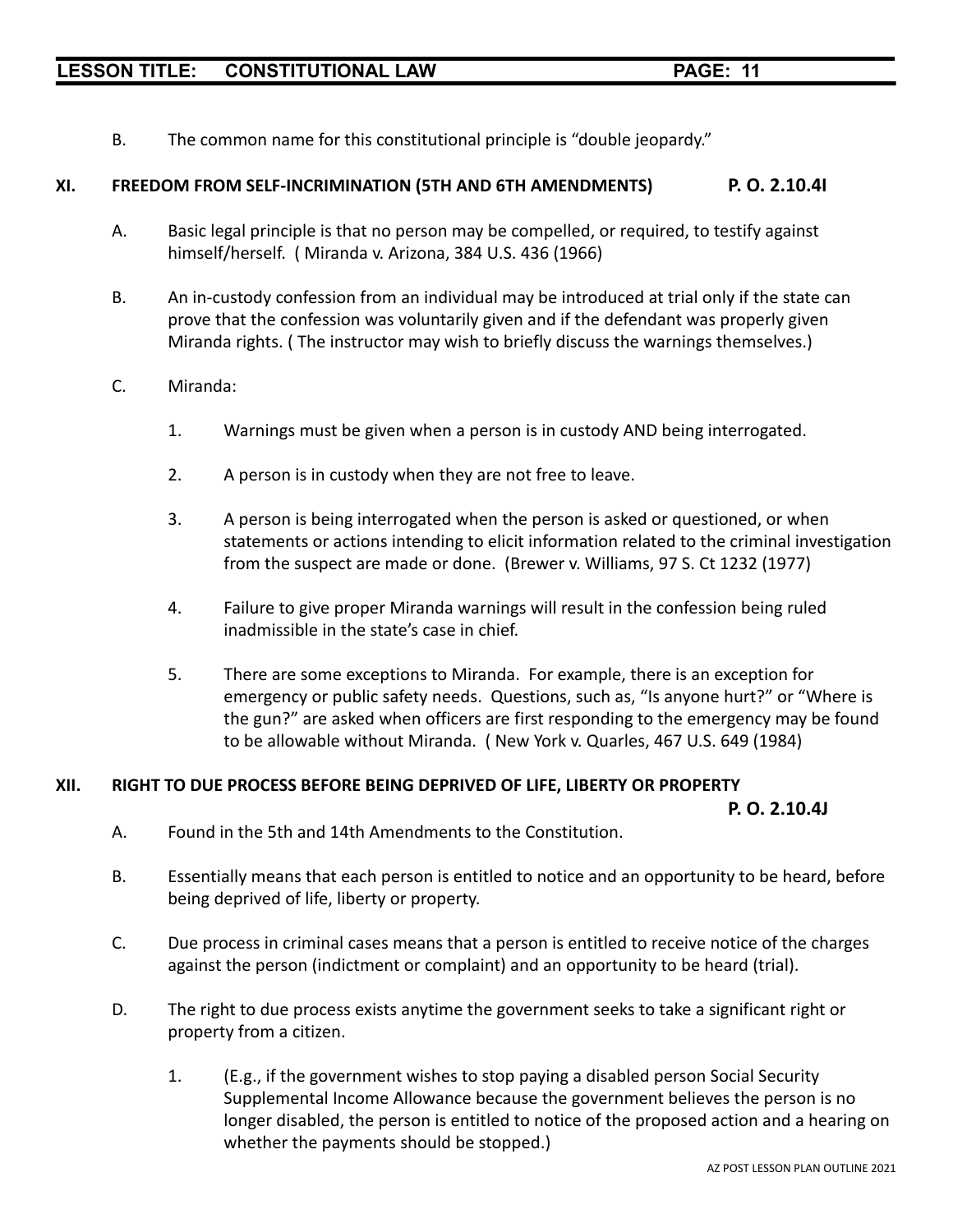- E. The amount and timing of the notice and the type and timing of the opportunity to be heard depend on the significance of the proposed government action and the right involved.
	- 1. (E.g., a government civil service employee has a right to a civil service or merit board hearing over the employee's termination, but not until after the termination has taken place.)
	- 2. At the same time, the employee is entitled to notice of the proposed action and some chance to respond to the reasons for the proposed action, before termination.

## **XIII. RIGHT TO A SPEEDY AND PUBLIC TRIAL BEFORE AN IMPARTIAL JURY, THE RIGHT TO COUNSEL, THE RIGHT TO SUBPOENA AND CONFRONT WITNESSES P. O. 2.10.4K**

- A. The Constitution provides the right of all defendants to a speedy trial. (Rule 8.2 ARCrP)
	- 1. The exact time limits vary, but the concept is to keep the government from jailing citizens and "holding them for trial" forever.
	- 2. Presently in Arizona, defendants must be tried within 180 days if out of custody and 150 days if in custody.
- B. All persons are entitled to public trials. **P. O. 2.10.4L**

- 1. In addition, if a person is charged with a "serious" offense (all felonies and serious misdemeanors), a person is entitled to a trial by jury.
- 2. The jury must be one that is impartial.
- 3. Prospective jurors are questioned prior to being placed on a jury to ensure that they can be impartial in the case they are selected to hear.
- C. Every person charged with a criminal offense has the right to subpoena witnesses.

**P. O. 2.10.4N**

- 1. A subpoena is a court order requiring a person to come to court at a certain time and to remain there until questioned in a particular case.
- 2. In addition, a person is entitled to cross-examine a witness who appears and testifies against that person's interests. **P. O. 2.10.4M**
- D. Any person who may be sentenced to jail as a result of the criminal charges against the person is entitled to be represented by an attorney. If a person cannot afford an attorney, the government is required to provide one (1) to the person at no cost. ( Gideon v. Wainwright, 372 u.s. 335 (1963) **P. O. 2.10.4O**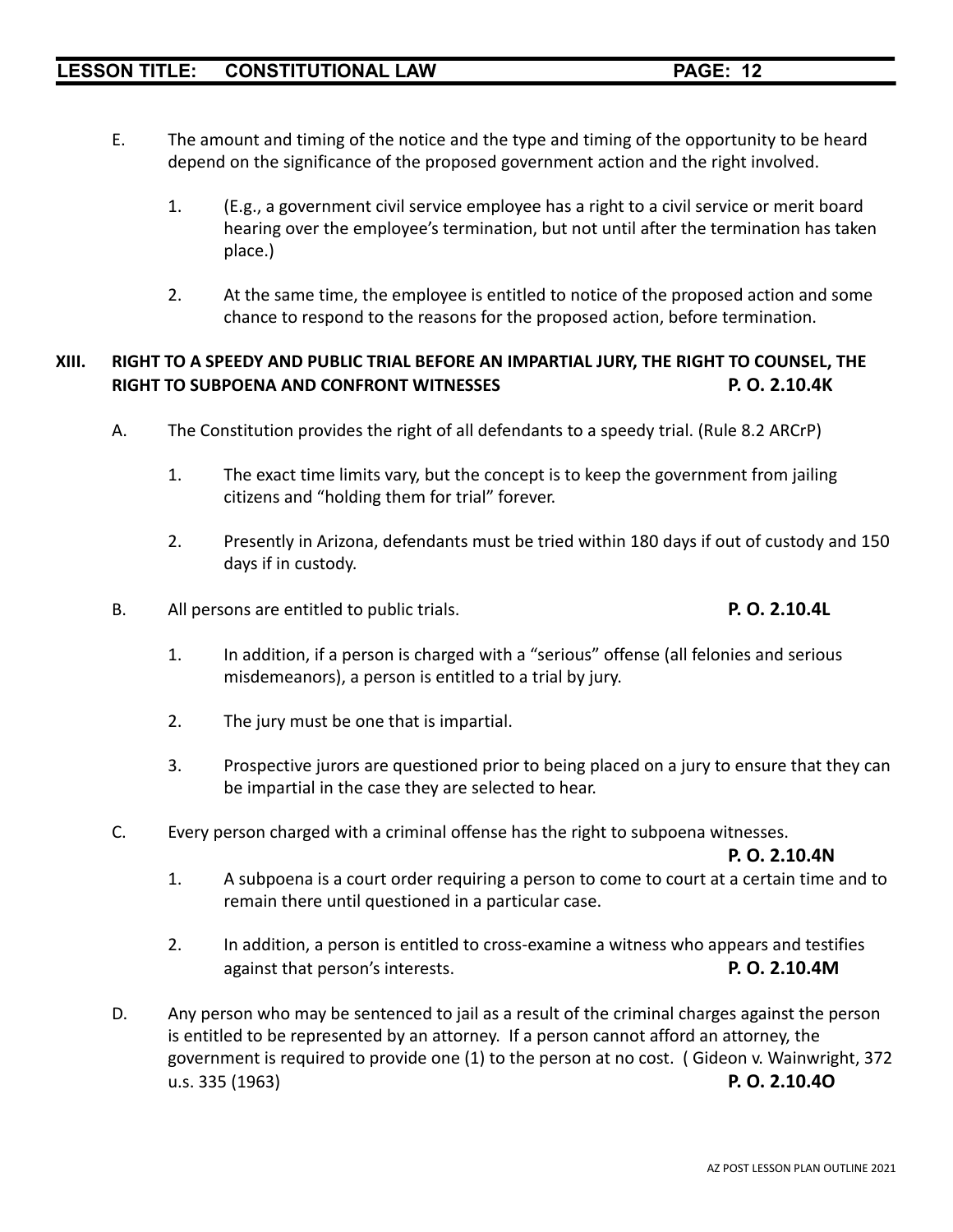## **XIV. FREEDOM FROM EXCESSIVE BAIL AND CRUEL AND UNUSUAL PUNISHMENT (8TH AMENDMENT)**

- A. A person is entitled not to be held on excessive bail. Generally speaking, the constitutionally recognized reason for bail is to ensure the appearance of the defendant at trial. ( Arizona State Constitution Article 2, Section 22) **P. O. 2.10.4P**
- B. The Constitution prohibits cruel and unusual punishment. **P. O. 2.10.4Q**
	- 1. This provision is often applied in prison litigation situations and has recently been expanded to other law enforcement activities.
	- 2. However, it has been applied to forfeiture actions by the government.

#### **XV. RIGHT TO EQUAL PROTECTION OF THE LAWS P. O. 2.10.4R**

- A. The 14th Amendment, adopted after the civil war, was intended to resolve issues related to improper treatment of African Americans.
- B. Among other provisions, the 14th Amendment mandates that no person within the jurisdiction of any state be denied equal protection of the law. The 14th Amendment is the mechanism for rights affirmed by the Constitution to apply to State action.
	- 1. This amendment was used to stop "separate, but equal" provision of schools and other government services.
- C. The right to equal protection essentially means that the government must have a rational basis for treating different classifications of people differently.
- D. If the difference in treatment is based on race or national origin or affects a fundamental right such as voting or free speech, the government must have more than a rational basis for the difference.
	- 1. It must provide a compelling state interest for the classification.
	- 2. This burden is rarely met.

### **XVI. VICTIM'S RIGHTS P. O. 2.10.5**

- A. Victim's rights are now guaranteed by the Arizona Constitution and state statute.
- B. Arizona crime victim's rights. *INSTRUCTOR NOTE: The instructor should go through the statutes with the class, highlighting the requirements that apply to law enforcement.*
	- 1. A.R.S. §§13-4401 through 13-4438 (in general).
	- 2. A.R.S. §§8-281 through 8-290.25.